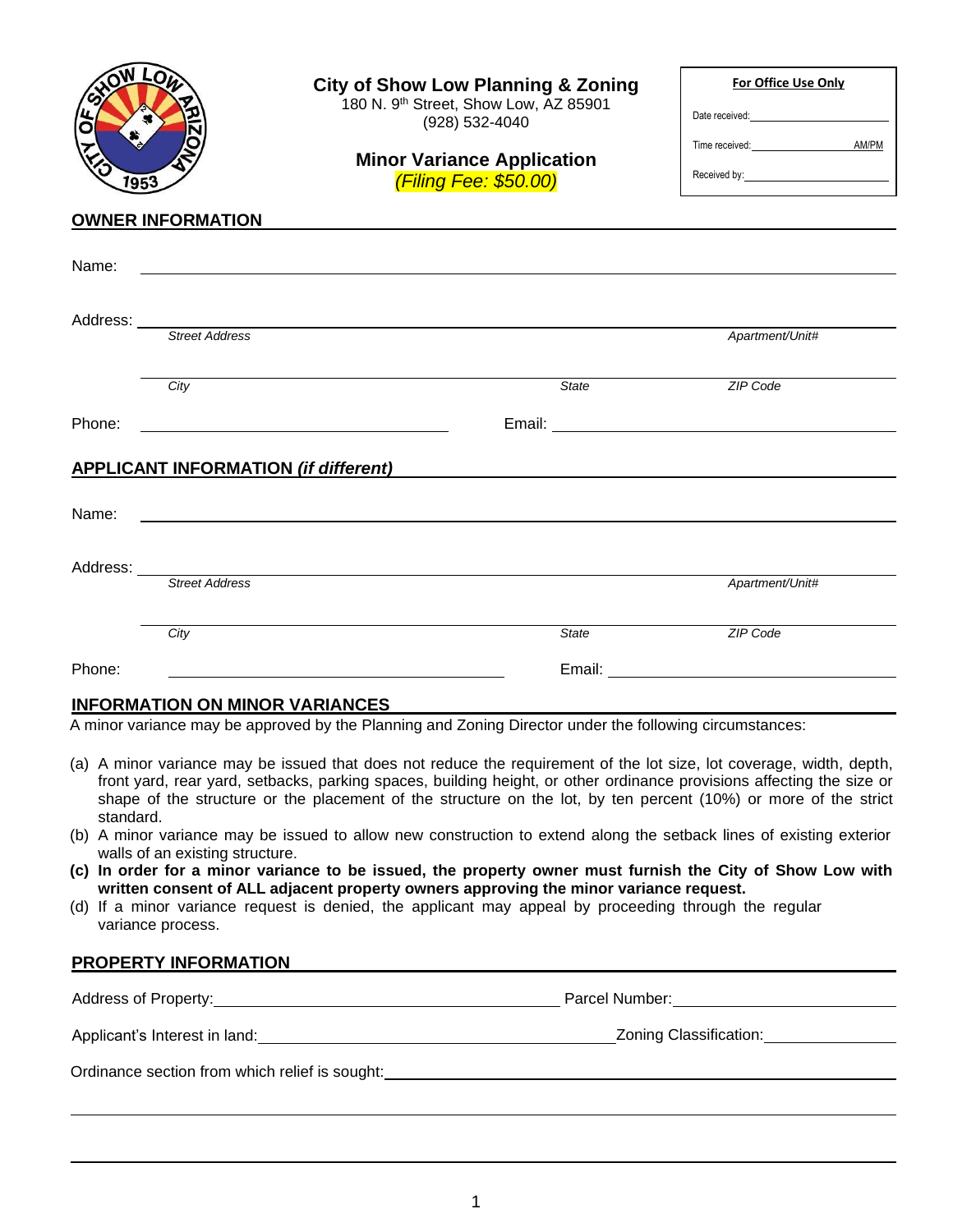# **PLEASE ADDRESS ALL QUESTIONS BELOW**

| ,我们也不会有什么。""我们的人,我们也不会有什么?""我们的人,我们也不会有什么?""我们的人,我们也不会有什么?""我们的人,我们也不会有什么?""我们的人                           |
|------------------------------------------------------------------------------------------------------------|
|                                                                                                            |
|                                                                                                            |
|                                                                                                            |
|                                                                                                            |
| What is unique about the situation?<br><u> What is unique about the situation?</u>                         |
|                                                                                                            |
|                                                                                                            |
|                                                                                                            |
|                                                                                                            |
|                                                                                                            |
|                                                                                                            |
|                                                                                                            |
|                                                                                                            |
|                                                                                                            |
|                                                                                                            |
|                                                                                                            |
|                                                                                                            |
|                                                                                                            |
| What steps have you taken to try to comply with the strict terms of the zoning ordinance?_________________ |
|                                                                                                            |
|                                                                                                            |
|                                                                                                            |
|                                                                                                            |
|                                                                                                            |

Please provide two (2) copies of one legible map with the information described on the following page.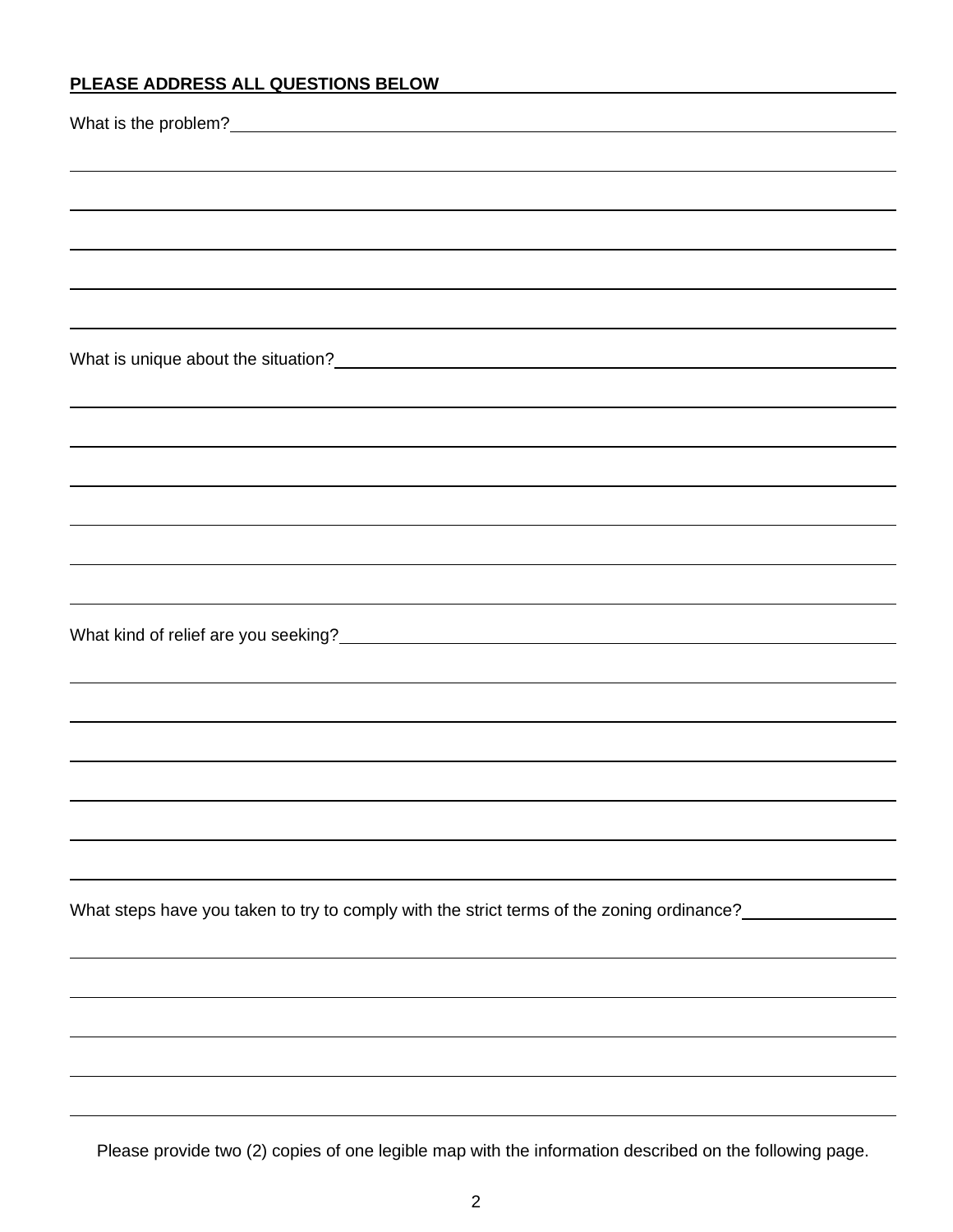## **SITE MAP REQUIREMENTS**

- A. Lot dimensions.
- B. Proposed location size, height, and use of all buildings and structures.
- C. Size and dimensions of yards and space between buildings.
- D. Location and height of walls and fences.
- E. Location, number of spaces, dimensions, circulation patterns, and surface materials for all offstreet parking and loading areas, driveways, access ways, and pedestrian walkways.
- F. The location, dimensions, area, materials, and lighting of signs.
- G. Location and general nature of lighting.
- H. Street dedications and improvements.
- I. Existing and proposed grades and drainage systems.
- J. The size and location of all existing and proposed public and private utilities. All easements must be shown.
- K. Natural features such as trees, mesas, rock outcroppings, or streams, and manmade features such as existing roads and structures with indication as to which are to be retained and which are to be removed or altered.
- L. A landscaping plan, including all surfacing materials, the names and location of plants to be placed around buildings and in all open spaces.
- M. A vicinity sketch showing the location of the site in relation to the surrounding street system. Adjacent properties and their uses shall be identified.
- N. A legal description of the land and/or lot included with the site plan, the name, address, and telephone number of the owner, developer, and designer.
- O. Any other information which the Community Development Director (or Planning and Zoning Administrator) may find necessary to best illustrate the problem.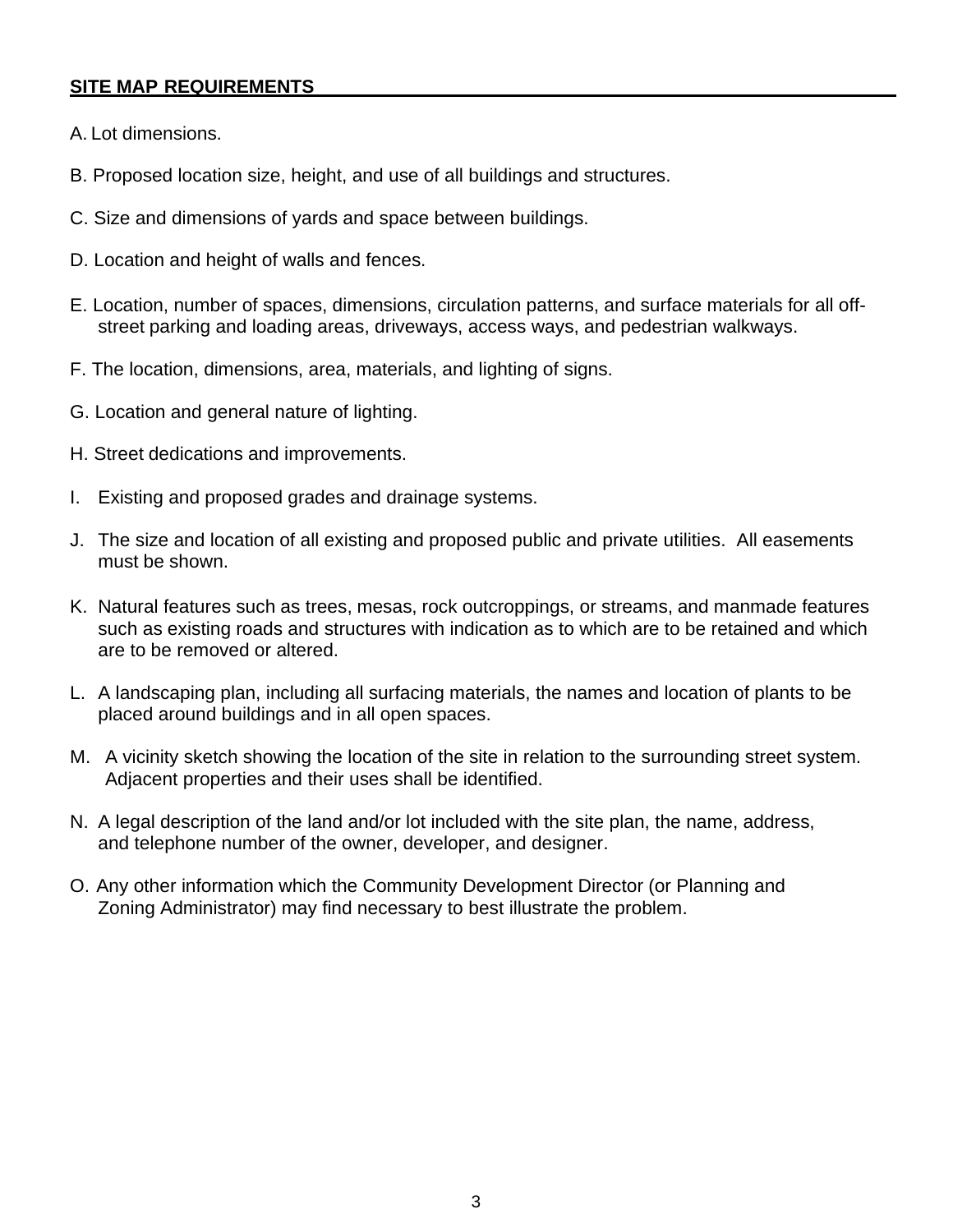## **INFORMATION CONCERNING VARIANCES**

Any aggrieved person may appeal to the Board of Adjustment for a variance from the terms of the Zoning Ordinance if, because of special circumstances applicable to the property, including its size, shape, topography, location or surroundings, the strict application of the Zoning Ordinance will deprive such property owner of privileges enjoyed by owners of other property of the same classification in the same zoning district. Any variance granted shall be made subject to such conditions as will assure that the adjustment authority shall not constitute a grant of special privileges inconsistent with the limitations upon other properties in the zone in which such property is located.

No nonconforming use or violations of this Ordinance with respect to neighboring lands, structures, or buildings in the same zoning district, and no permitted use of lands, structures of buildings in other zoning districts shall be considered grounds for granting a variance.

Every variance shall be personal to the applicant therefore and shall be transferable and shall run with the land only after completion of any structure or structures authorized thereby.

## **NO WORK, INCLUDING TREE REMOVAL, CLEARING, CLEANING, GRUBBING, EXCAVATION, OR GRADING MAY BEGIN UNTIL THE PROPER PERMITS HAVE BEEN SECURED!!**

I certify that the information on this application form and attachments are true and correct to the best of my knowledge. I realize that any incorrect information may lead to the cancellation of any proceedings and the building permit if a building permit has been issued.

Signature of Applicant Date Date